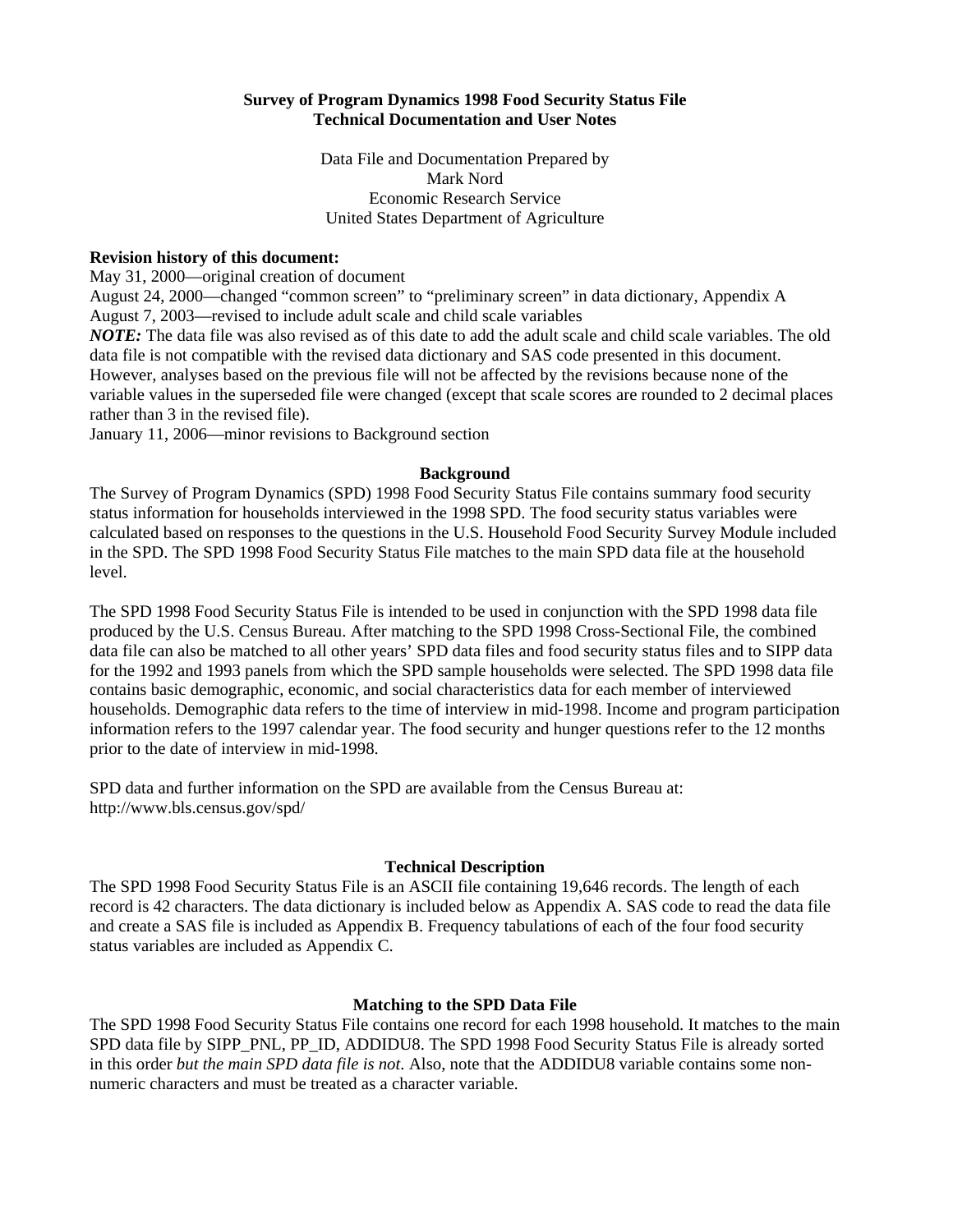## **Not-in-Universe Records and Households with Missing Food Security Status**

Of the 19,646 unique current households in the SPD 1998 Food Security Status File, 3,261 are non-interview households (OUTCOMR8  $\geq$  213). Records for these households are included in the Food Security Status File, but all food security status variables are coded -1 (not in universe). An additional 740 households apparently broke off the interview before the preliminary food security screener variable (FDSUFFU8) or did not provide a valid response to any of the 18 food security questions. The food security status of these households is unknown, and the food security status variables for these households are coded -9.

### **Food Security Status Variables**

Food security status variables were calculated based on the 18 core items in the food security module (FOOD01U8 through FOOD18U8). Calculations were carried out in accordance with the standard methods described in *Measuring Household Food Security, Revised 2000* (Bickel et al, 2000, available: *http://www.fns.usda.gov/oane/*). The children's food security variables were calculated in accordance with methods described in *Measuring Children's Food Security in U.S. Households, 1995-99* (Nord and Bickel 2002, available: *http://www.ers.usda.gov/briefing/foodsecurity*). Assessment of the food security items using Rasch measurement model methods indicated that relative item severities were very nearly identical to those in the 1998 Current Population Survey Food Security Supplement, so the use of the standard methods was appropriate.

Ten household food security summary variables are provided: 1 indicating screening status, and 9 indicating food security status (3 variables for each of three scales). The 3 scales are:

- *The Household Food Security Scale*, based on 18 items for households with children and 10 items for households without children.
- *The Adult Food Security Scale*, based on the 10 household and adult items in the 18 item scale. For households without children it is identical to the Household Food Security Scale. For households with children, it is calculated using the same methods as those used to calculate the Household Food Security Scale for households without children. *NOTE: For the 1999 SPD, only this scale is available.* Due to instrumentation problems, the child-referenced items were not asked of most households and will not be available on the data file. Variables based on the Adult Food Security Scale are provided in the 1998 file (and other SPD food security files) to facilitate comparisons and analyses that include the 1999 survey.
- *The Children's Food Security Scale,* based on the 8 items that ask specifically about conditions among children in the household.

The variables are described conceptually here, and additional detail is provided in the data dictionary in Appendix A.

*HFS: Food Security Screening Status (FSSCRNR8)* identifies the screening status of households relative to the food security module. To reduce respondent burden and avoid awkward interview situations, households with high income who gave no indication of food stress on the preliminary screening question (FDSUFFU8) were skipped over the rest of the food security module and deemed to be food secure. This variable is needed for analysis of individual items in the module, but is not needed if only the food security status variables are used.

*HFS: Household Food Security Raw Score (FSRAWR8)* is a count of the number of food security items in the Household Food Security Scale affirmed by the household respondent. This score along with presence or absence of children in the household determines the household food security scale score and food security status.

*HFS: Household Food Security Scale Score (FSSCALR8)* is a measure of the severity of food insecurity or hunger experienced in the household in the previous 12 months, based on the Household Food Security Scale. This is a continuous, interval-level measure based on the Rasch measurement model and is appropriate for associative analyses such as correlation, regression, or analysis of variance. It is on the standard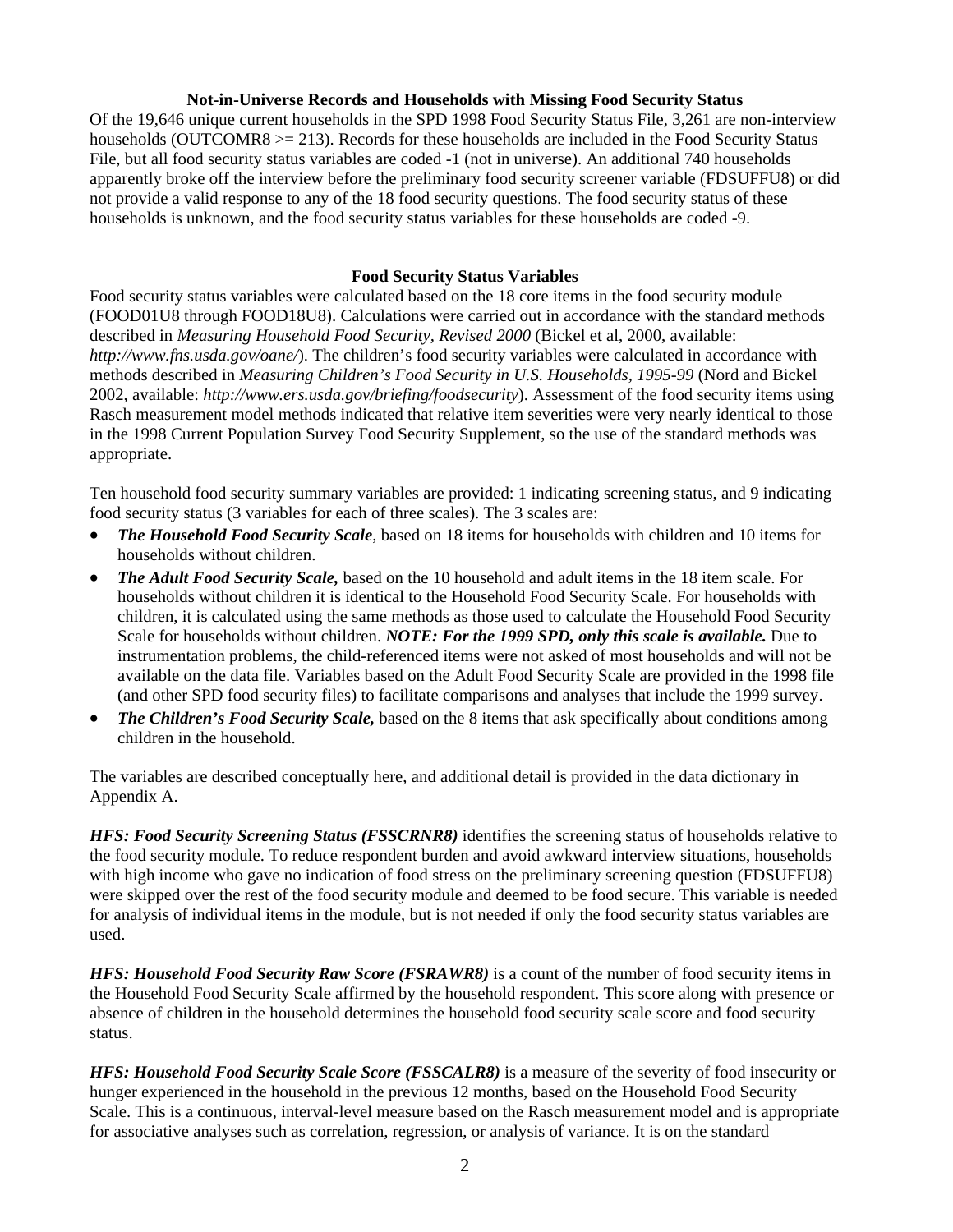computational metric described in *Measuring Household Food Security, Revised 2000.* Valid values range from 1.43 to 13.03, with higher values indicating more severe food deprivation. Technically, the scale score is undefined for households that affirmed no items. These households are food secure, but the appropriate size of the interval from the score of households that affirmed one item is not known and varies from household to household. The variable is coded -6 for households that affirmed no items (or were screened out and deemed to be food secure) to remind users that these cases require special consideration in analyses.

*HFS: Household Food Security Status Category (FSSTATR8)* is a categorical measure of food security status based on the Household Food Security Scale that identifies households as food secure, food insecure without hunger, or food insecure with hunger. This variable is appropriate for comparing prevalence rates of food insecurity and hunger across subpopulations.

*HFS: Adult Food Security Raw Score (FSRAADR8)* is a count of the number of food security items in the Adult Food Security Scale affirmed by the household respondent. This score determines the adult food security scale score and food security status.

*HFS: Adult Food Security Scale Score (FSSCADR8)* is a measure of the severity of food insecurity or hunger experienced by adults in the household in the previous 12 months, based on the Adult Food Security Scale. This is a continuous, interval-level measure based on the Rasch measurement model and is appropriate for associative analyses such as correlation, regression, or analysis of variance. It is on the standard computational metric described in *Measuring Household Food Security, Revised 2000.* Valid values range from 1.72 to 11.05, with higher values indicating more severe food deprivation. Technically, the scale score is undefined for households that affirmed no items in the scale. These households are food secure, but the appropriate size of the interval from the score of households that affirmed one item is not known and varies from household to household. The variable is coded -6 for households that affirmed no items (or were screened out and deemed to be food secure) to remind users that these cases require special consideration in analyses.

*HFS: Adult Food Security Status Category (FSSTADR8)* is a categorical measure of food security status based on the Adult Food Security Scale that identifies households as food secure, food insecure without hunger, or food insecure with hunger. This variable is appropriate for comparing prevalence rates of food insecurity and hunger across subpopulations.

*HFS: Children's Food Security Raw Score (FSRACHR8)* is a count of the number of food security items in the Children's Food Security Scale affirmed by the household respondent. This score determines the children's food security scale score and food security status.

*HFS: Children's Food Security Scale Score (FSSCCHR8)* is a measure of the severity of food insecurity or hunger experienced by children in the household in the previous 12 months, based on the Children's Food Security Scale. This is a continuous, interval-level measure based on the Rasch measurement model and is appropriate for associative analyses such as correlation, regression, or analysis of variance. It is on the standard computational metric described in *Measuring Household Food Security, Revised 2000.* Valid values range from 4.11 to 12.25, with higher values indicating more severe food deprivation. Technically, the scale score is undefined for households that affirmed no child-referenced items. Children in these households are more food secure than those that affirmed 1 child-referenced item, but the appropriate size of the interval from the score of households that affirmed one item is not known and varies from household to household. The variable is coded -6 for households that affirmed no items (or were screened out and deemed to be food secure) to remind users that these cases require special consideration in analyses.

*HFS: Children's Food Security Status Category (FSSTCHR8)* is a categorical measure that identifies households with hunger among children based on the Children's Food Security Scale. This variable is appropriate for comparing prevalence rates of hunger among children across subpopulations.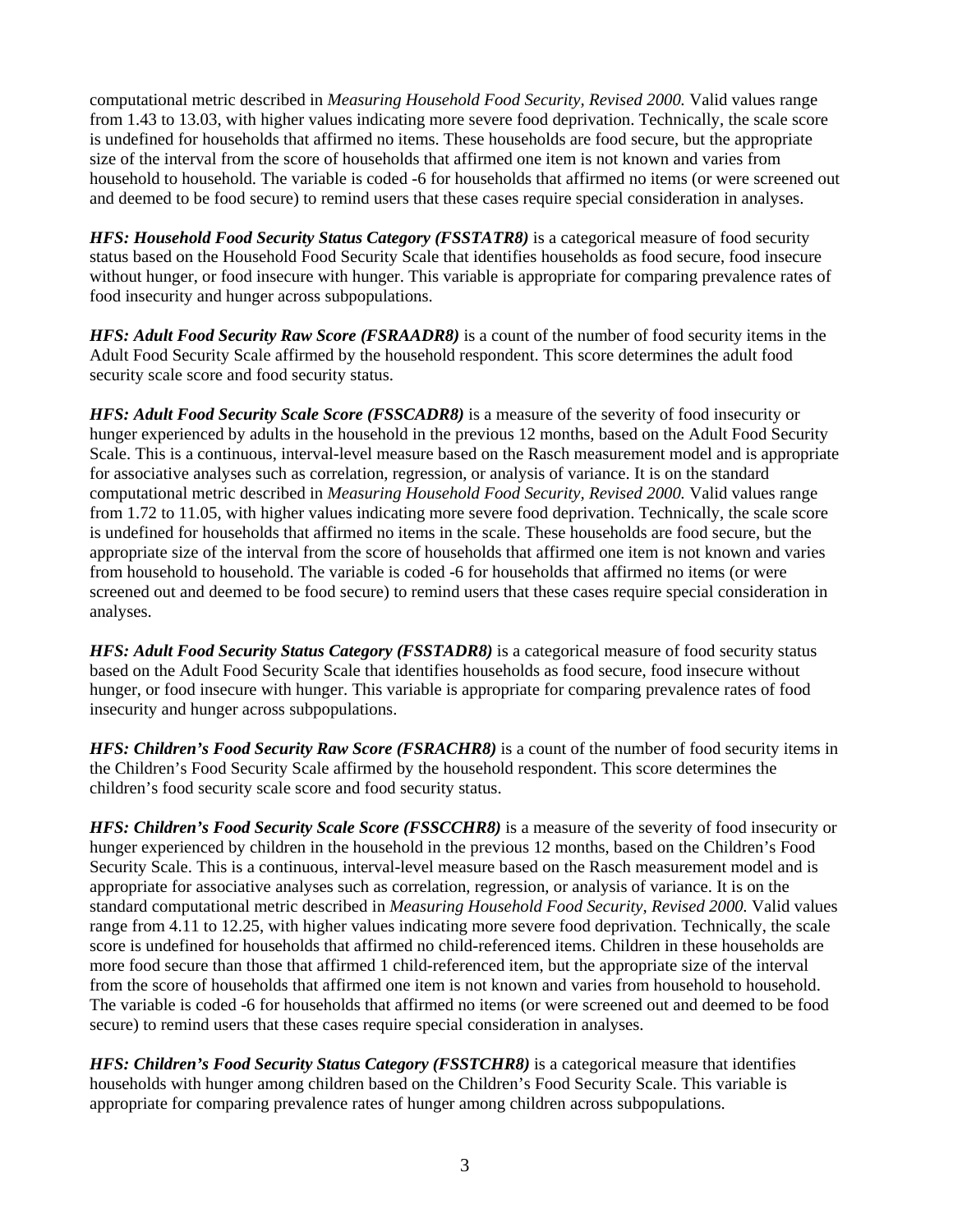# **Appendix A. Data Dictionary**

```
******************************************* 
* HOUSEHOLD MATCH VARIABLES * 
******************************************* 
 DATA SIZE BEGIN 
D SIPP_PNL 4 1 
T SC: SIPP Panel 1992 or 1993 
 SIPP Panel Number 
U All Households<br>V 1992 House
V 1992 .Household part of 1992 SIPP 
V .panel 
V 1993 .Household part of 1993 SIPP 
V .panel
D PP_ID 9 5 
T SC: Household Identification # 
 Household Identification number 
U All Households
V 001074069: 
V 999944294 .Number 
D ADDIDU8 3 14 
T SC: Household address ID 
       Household address ID 
U All Households 
V 011:125 .Character 
******************************************** 
* HOUSEHOLD FOOD SECURITY SCALE VARIABLES * 
******************************************** 
D FSSCRNR8 2 17
T HFS: Food Security Screening Status 
 Screening status, food security module 
U Interviewed households 
V 1 .Did not pass preliminary screen - assumed food secure 
V 2 .Skip out after Block 1 
V 3 .Skip out after Block 2 
V 4 .Entered Block 3 
V -1 .Not In Universe (not interviewed) 
V -9 .Missing--no valid food security items 
D FSRAWR8 2 19 
T HFS: Household Food Security Raw Score 
 Household food security raw score (number of affirmative responses) 
U Interviewed households<br>V 0 No affirmativ
V 0 .No affirmative responses, or screened out 
V 1:18 .Number of affirmative responses 
V -1 .Not In Universe (not interviewed) 
V -9 .Missing--no valid food security items 
D FSSCALR8 4 21 
T HFS: Household Food Security Scale Score 
 Household food security scale score (Rasch) 
 (2 implied decimal places) 
U Interviewed households 
V -6 . No affirmative responses, or screened out<br>V scale score undefined
V . scale score undefined<br>V 1.43:
V = 1.43:<br>V = 13.0V 13.03 .Number 
V -1 .Not In Universe (not interviewed) 
V -9 .Missing--no valid food security items 
D FSSTATR8 2 25 
T HFS: Household Food Security Status Category 
Household food security status category<br>U Interviewed households
U Interviewed households<br>V 1 .Food Secure
V 1 .Food Secure<br>V 2 .Food Insecur
V 2 . Food Insecure without Hunger<br>V 3 . Food Insecure with Hunger
V      3    .Food Insecure with Hunger<br>V    -1    .Not In Universe (not interviewed)<br>V    -9    .Missing--no valid food security items
******************************************** 
* ADULT FOOD SECURITY SCALE VARIABLES * 
******************************************** 
D FSRAADR8 2 27 
T HFS: Adult Food Security Raw Score 
 Adult food security raw score (number of affirmative responses)
```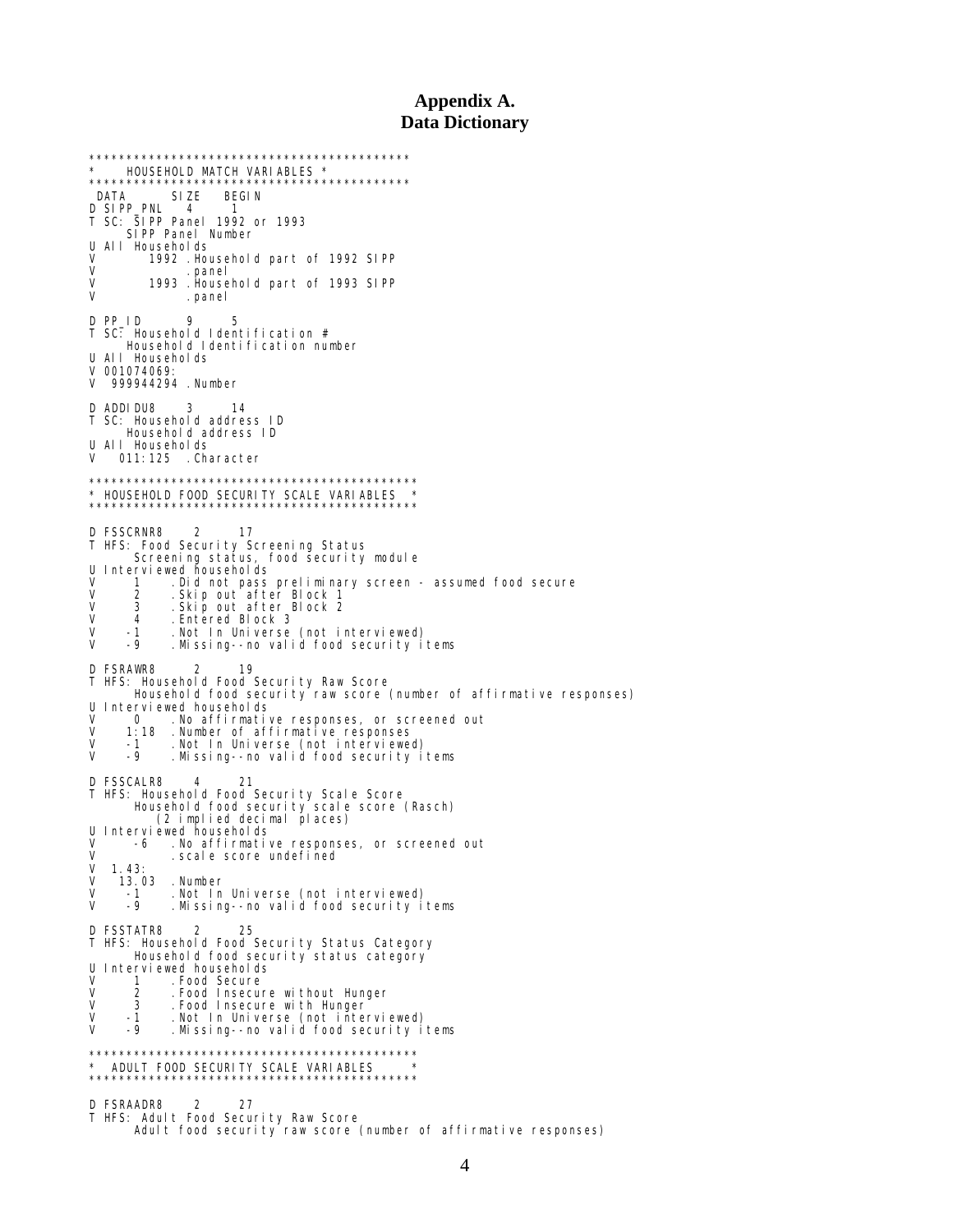U Interviewed households<br>V 0 .No affirmativ V 0 . No affirmative responses, or screened out V 1:10 . Number of affirmative responses V 1:10 .Number of affirmative responses V -1 .Not In Universe (not interviewed) V -9 .Missing--no valid food security items D FSSCADR8 4 29 T HFS: Adult Food Security Scale Score Adult food security scale score (Rasch) (2 implied decimal places) U Interviewed households<br>V -6 No affirmative V -6 .No affirmative responses, or screened out  $V = 172$ . scale score undefined V 1.72:<br>V 11.05 V 11.05 .Number V -1 .Not In Universe (not interviewed) V -1 .Not In Universe (not interviewed)<br>V -9 .Missing--no valid food security items D FSSTADR8 2 33 T HFS: Adult Food Security Status Category Adult food security status category U Interviewed households<br>V 1 .Food Secure V 1 . Food Secure<br>V 2 . Food Insecur V 2 . Food Insecure without Hunger<br>V 3 . Food Insecure with Hunger V 3 . Food Insecure with Hunger<br>V -1 . Not In Universe (not inter V -1 .Not In Universe (not interviewed) . Missing--no valid food security items \*\*\*\*\*\*\*\*\*\*\*\*\*\*\*\*\*\*\*\*\*\*\*\*\*\*\*\*\*\*\*\*\*\*\*\*\*\*\*\*\*\*\*\* \* CHILDREN'S FOOD SECURITY SCALE VARIABLES \* \*\*\*\*\*\*\*\*\*\*\*\*\*\*\*\*\*\*\*\*\*\*\*\*\*\*\*\*\*\*\*\*\*\*\*\*\*\*\*\*\*\*\*\* D FSRACHR8 2 35 T HFS: Children's Food Security Raw Score Children's food security raw score (number of affirmative responses) U Interviewed households<br>V 0 .No affirmativ V 0 .No affirmative responses, or screened out V 1:8 .Number of affirmative responses V -1 .Not In Universe (not interviewed or no child present) V -9 .Missing--no valid child food security items D FSSCCHR8 4 37 T HFS: Children's Food Security Scale Score Children's food security scale score (Rasch) (2 implied decimal places) U Interviewed households V -6 . No affirmative responses, or screened out<br>V . scale score undefined  $V = 11$ . scale score undefined  $V = 4.11:$ <br> $V = 12.25$ V 12.25 .Number<br>V -1 .Notln<br>V -9 .Missing V -1 .Not In Universe (not interviewed or no child present) V -9 .Missing--no valid child food security items D FSSTCHR8 2 41 T HFS: Children's Hunger Status Category Children's hunger status category<br>U Interviewed households U Interviewed households<br>V 1 Hunger Unlike V 1 .Hunger Unlikely among Children<br>V 2 .Food Insecure with Hunger among V 2 . Food Insecure with Hunger among Children<br>V -1 . Not In Universe (not interviewed or no cl<br>V -9 . Missing--no valid food security items V -1 .Not In Universe (not interviewed or no child present) V -9 .Missing--no valid food security items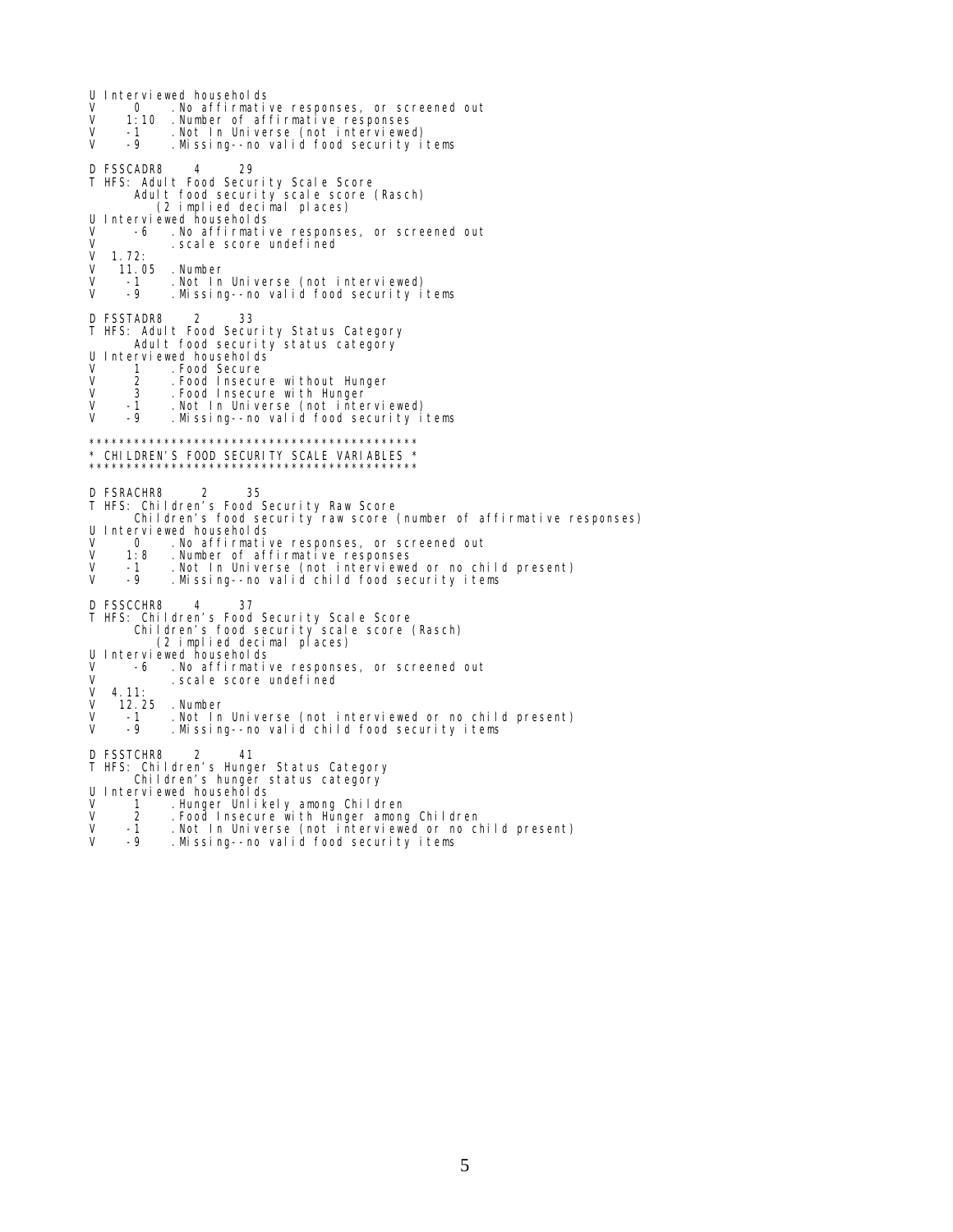# **Appendix B SAS Program to Read SPD 1998 Food Security Data File**

\*SAS program to read spd98 food security data file;

 $i$  pput

data temp; infile 'd:\spd\spd98fs2.dat' lrecl=42; \*modify path and filename in accordance with file location in your system;

| <b>III</b> put                           |          |                                                                                                                                    |  |
|------------------------------------------|----------|------------------------------------------------------------------------------------------------------------------------------------|--|
| @1 sipp_pnl                              | 4.<br>9. | $^{\star}$ /<br>$\frac{1}{2}$ first three variables are to match by 1998 household<br>$*$ /                                        |  |
| @5 pp id<br>$@14$ addidu8 \$ 3.          |          | to SPD file<br>$\prime^*$                                                                                                          |  |
| @17 fsscrnr8                             | 2.       | $^{\star}$ /<br>/* food security module screening status<br>$^{\star}$ /                                                           |  |
| @19 fsrawr8<br>@21 fsscal r8             | 2.<br>4. | /* household food security raw score<br>$^*/$<br>/* household food security scale score (interval-level measure)                   |  |
| @25 fsstatr8                             | 2.       | $^*/$<br>/* household food security status category (categorical measure)                                                          |  |
| @27 fsraadr8<br>@29 fsscadr8             | 2.<br>4. | $^*/$<br>$\prime^*$ adult food security raw score<br>$^*/$<br>/* adult food security scale score (interval-level measure)          |  |
| @33 fsstadr8                             | 2.       | $^*/$<br>/* adult food security status category (categorical measure)                                                              |  |
| @35 fsrachr8<br>@37 fsscchr8             | 2.<br>4. | $*$ /<br>/* children's food security raw score<br>$^{\star}$ /<br>/* children's food security scale score (interval-level measure) |  |
| @41 fsstchr8                             | 2. :     | /* children's food security status category (categorical measure) */                                                               |  |
|                                          |          | if fsscalr8 gt 0 then fsscalr8=fsscalr8/100; *to restore the 2 decimal places;                                                     |  |
|                                          |          | if fsscadr8 gt 0 then fsscadr8=fsscadr8/100; *to restore the 2 decimal places;                                                     |  |
| run;                                     |          | if fsscchr8 gt 0 then fsscchr8=fsscchr8/100; *to restore the 2 decimal places;                                                     |  |
| title1 'Run 21: HH, unweighted';<br>run; |          | proc freq data=temp; tables fsscrnr8--fsstchr8;                                                                                    |  |
|                                          |          |                                                                                                                                    |  |

\*This SAS data set will now match to the SPD 1998 file by SIPP\_PNL, PP\_ID, ADDIDU8;<br>\*Note that I have made ADDIDU8 a character variable because I found some characters in it;<br>\* even though the SPD documentation shows it \*PP\_ID is stored with leading zeros as it is in the original SPD file, so it can be \* read as either character or numeric and will match to the SPD file; \*The 10 food security variables are not stored with leading zeros;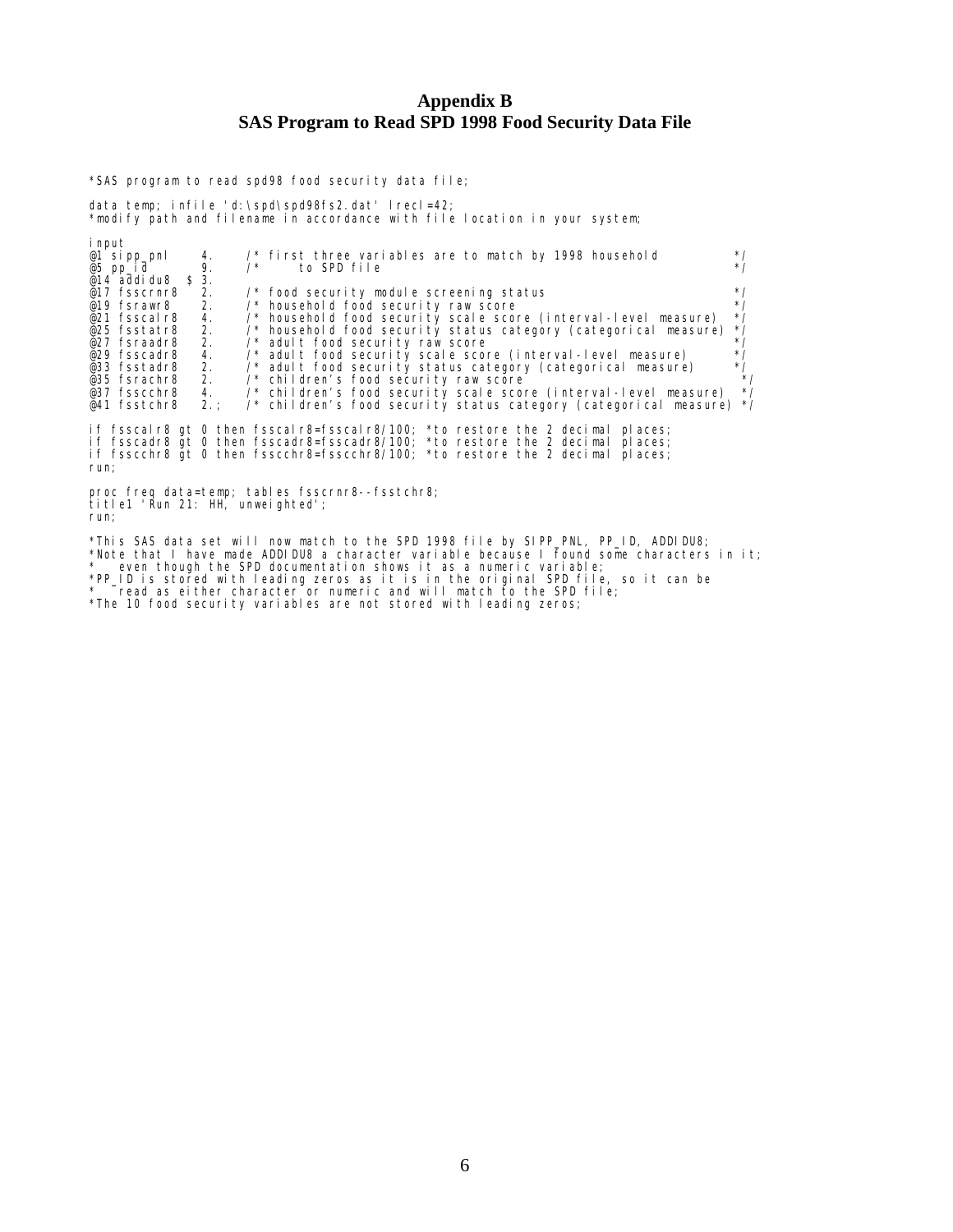# **Appendix C. Frequencies of Variables in SPD 1998 Food Security Data File**

Run 21: HH, unweighted

#### The FREQ Procedure

|                                                                                                                                                                                                                                |                                                                                                                                                                                                                                                                                                                                                                                                    |                                                                                                                               | Cumulative Cumulative                                                                                                                                                                                                                                                                                                                                                                      |                                                                                                                                                                                                                                             |
|--------------------------------------------------------------------------------------------------------------------------------------------------------------------------------------------------------------------------------|----------------------------------------------------------------------------------------------------------------------------------------------------------------------------------------------------------------------------------------------------------------------------------------------------------------------------------------------------------------------------------------------------|-------------------------------------------------------------------------------------------------------------------------------|--------------------------------------------------------------------------------------------------------------------------------------------------------------------------------------------------------------------------------------------------------------------------------------------------------------------------------------------------------------------------------------------|---------------------------------------------------------------------------------------------------------------------------------------------------------------------------------------------------------------------------------------------|
| $-9$<br>$\frac{-1}{1}$                                                                                                                                                                                                         |                                                                                                                                                                                                                                                                                                                                                                                                    |                                                                                                                               | $\begin{array}{cccccccc} .9 & 740 & 3.77 & 740 & -1.7 & 7.7 \\ -9 & 740 & 3.77 & 740 & 20.37 \\ 1 & 3261 & 16.60 & 4001 & 20.37 \\ 1 & 5023 & 25.57 & 9024 & 45.93 \\ 2 & 7446 & 37.90 & 16470 & 83.83 \\ 3 & 1923 & 9.79 & 18393 & 93.62 \\ 4 & 1253 & 6.38 & 19646 & 100.00 \\ \end{array}$                                                                                              |                                                                                                                                                                                                                                             |
|                                                                                                                                                                                                                                |                                                                                                                                                                                                                                                                                                                                                                                                    |                                                                                                                               |                                                                                                                                                                                                                                                                                                                                                                                            |                                                                                                                                                                                                                                             |
| -9<br>$-1$<br>$\mathbf{O}$<br>$\mathbf{1}$<br>2<br>3<br>4<br>5<br>6<br>7<br>8<br>9<br>10<br>11<br>12<br>13<br>14<br>15<br>16<br>17<br>18                                                                                       | $719404$<br>$740$<br>$3.77$<br>$3261$<br>$16.60$<br>$12506$<br>$63.66$<br>$753$<br>$53.83$<br>$516$<br>$2.46$<br>$2.46$<br>$2.46$<br>$1.25$<br>$247$<br>$1.26$<br>$297$<br>$1.26$<br>$10.69$<br>$122$<br>$0.62$<br>$96$<br>$0.49$<br>$100$<br>$0.51$<br>$45$<br>$20$<br>$0.15$<br>$2$<br>6                                                                                                         | 0.03                                                                                                                          | 197049<br>19185<br>19307<br>19403<br>19503<br>19548<br>19503<br>19548 99.50<br>19577 99.65<br>19620 99.87<br>19629 99.87<br>19638 99.96<br>19640 99.97<br>19646 100.00                                                                                                                                                                                                                     | 94.19<br>95.45<br>96.96<br>97.65<br>98.27<br>98.76<br>99.27                                                                                                                                                                                 |
|                                                                                                                                                                                                                                |                                                                                                                                                                                                                                                                                                                                                                                                    |                                                                                                                               | Cumulative Cumulative                                                                                                                                                                                                                                                                                                                                                                      |                                                                                                                                                                                                                                             |
| 1.43<br>1.72<br>2.56<br>3.1<br>3.4<br>4.14<br>4.23<br>4.81<br>5.23<br>5.43<br>6.02<br>6.16<br>6.61<br>7. 07<br>7.18<br>7.74<br>8<br>8.28<br>8.79<br>8.98<br>9.31<br>9.84<br>10.15<br>10.42<br>11.05<br>11.13<br>12.16<br>13.03 | $\begin{array}{cccc} -2 & 740 & 3.77 \\ -9 & 740 & 3.77 \\ -6 & 12506 & 63.66 \\ 43 & 406 & 2.07 \\ 72 & 347 & 1.77 \\ 56 & 273 & 1.39 \\ 3.1 & 243 & 1.24 \\ 3.4 & 217 & 1.10 \\ 14 & 150 & 0.76 \\ 23 & 266 & 1.35 \\ 81 & 160 & 0.81 \\ 23 & 96 & 0.49 \\ 43 & 182 & 0.93 \\ 24 & 65 & 0.33 \\ 16$<br>56<br>115<br>69<br>50<br>71<br>45<br>29<br>66<br>23<br>20<br>27<br>9<br>50<br>9<br>2<br>6 | 0.29<br>0.59<br>0.35<br>0.25<br>0.36<br>0.23<br>0.15<br>0.34<br>0.12<br>0.10<br>0.14<br>0.05<br>0.25<br>0.05<br>0. 01<br>0.03 | $\begin{array}{cccc} 740 & 3.77 \ 13246 & 67.42 \ 16507 & 84.02 \ 16913 & 86.09 \ 17260 & 87.86 \ 17533 & 89.24 \ \end{array}$<br>17776<br>17993<br>18143<br>18409<br>1840,<br>18569<br>18665<br>19847<br>18847<br>18847<br>18912<br>18999<br>19055<br>19170<br>19239<br>19289<br>19360<br>19405<br>19434<br>19500<br>19523<br>19543<br>19570<br>19579<br>19629<br>19638<br>19640<br>19646 | $90.\, 48$<br>91.59<br>92.35<br>93. 70<br>94. 52<br>95.01<br>95.93<br>96.26<br>96.71<br>96.99<br>97.58<br>97.93<br>98.18<br>98. 54<br>98. 77<br>98.92<br>99. 26<br>99.37<br>99.48<br>99.61<br>99. 66<br>99.91<br>99. 96<br>99. 97<br>100.00 |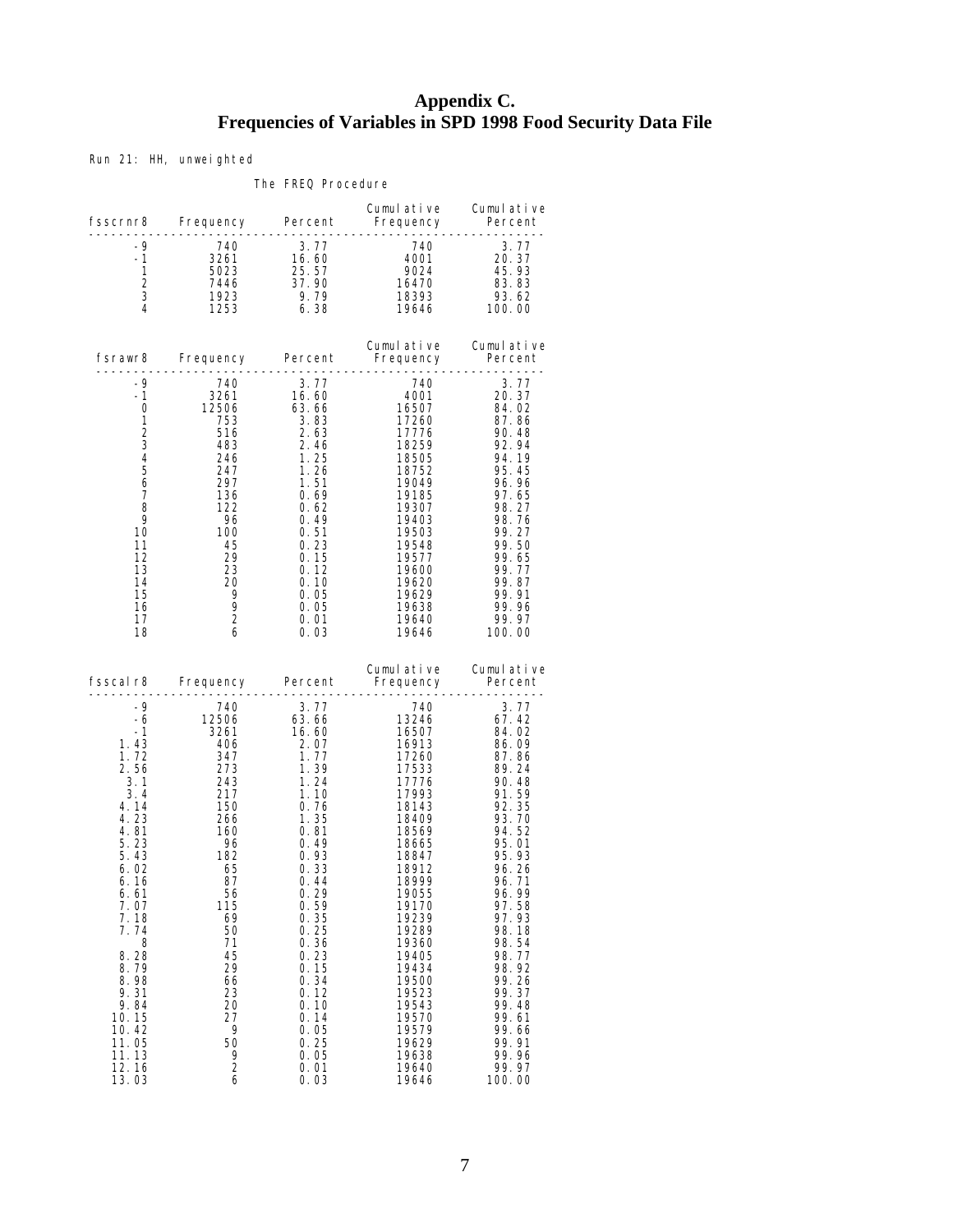| fsstatr8                                                                                                           | Frequency Percent                                                                            |                                                                                                        | Cumulative<br>Frequency<br>. <i>.</i>                                                                            | Cumulative<br>Percent                                                                                                  |
|--------------------------------------------------------------------------------------------------------------------|----------------------------------------------------------------------------------------------|--------------------------------------------------------------------------------------------------------|------------------------------------------------------------------------------------------------------------------|------------------------------------------------------------------------------------------------------------------------|
| -9<br>-1<br>1<br>$\mathbf 2$<br>3                                                                                  | 740<br>3261<br>13775<br>1223<br>647                                                          | 3.77<br>16.60<br>70.12<br>6.23<br>3.29                                                                 | 740<br>4001<br>17776<br>18999<br>19646                                                                           | 3.77<br>20.37<br>90.48<br>96.71<br>100.00                                                                              |
| fsraadr8                                                                                                           | Frequency                                                                                    | Percent<br>.                                                                                           | Cumulative<br>Frequency                                                                                          | Cumulative<br>Percent                                                                                                  |
| -9<br>-1<br>0<br>1<br>$\overline{\mathbf{c}}$<br>3<br>$\overline{4}$<br>5<br>$\boldsymbol{6}$<br>7<br>8<br>9<br>10 | 743<br>3261<br>12591<br>- 800<br>581<br>625<br>228<br>184<br>201<br>157<br>127<br>- 59<br>89 | 3.78<br>16.60<br>64.09<br>4.07<br>2.96<br>3.18<br>1.16<br>0.94<br>1.02<br>0.80<br>0.65<br>0.30<br>0.45 | .<br>$\frac{743}{165}$<br>17395<br>17976<br>18601<br>18829<br>19013<br>19214<br>19371<br>19498<br>19557<br>19646 | .<br>3.78<br>20.38<br>84.47<br>88.54<br>91.50<br>94.68<br>95.84<br>96.78<br>97.80<br>98.60<br>99.25<br>99.55<br>100.00 |
| fsscadr8                                                                                                           | Frequency                                                                                    | Percent<br>. <u>.</u> .                                                                                | Cumulative<br>Frequency<br>. <u>.</u> .                                                                          | Cumulative<br>Percent<br>.                                                                                             |
| $-9$<br>-6<br>$-1$<br>1.72<br>3.1<br>4.23<br>5.23<br>6.16<br>7.07<br>8<br>8.98<br>10.15<br>11.05                   | 743<br>12591<br>3261<br>- 800<br>- 581<br>o25<br>228<br>19<br>201<br>157<br>$\frac{12}{59}$  | 3.78<br>64.09<br>16.60<br>4.07<br>2.96<br>3.18<br>1.16<br>0.94<br>1.02<br>0.80<br>0.65<br>0.30<br>0.45 | 743<br>13334<br>16595<br>17395<br>17976<br>18601<br>18829<br>19013<br>19214<br>19371<br>19498<br>19557<br>19646  | 3.78<br>$67.87$<br>$84.47$<br>88.54<br>91.50<br>94.68<br>95.84<br>96. 78<br>97.80<br>98.60<br>99.25<br>99.55<br>100.00 |
| fsstadr8                                                                                                           | Frequency                                                                                    | Percent                                                                                                | Cumulative<br>Frequency                                                                                          | Cumulative<br>Percent                                                                                                  |
| -9<br>-1<br>1<br>2<br>3                                                                                            | 743<br>3261<br>13972<br>1037<br>633                                                          | 3.78<br>16.60<br>71.12<br>5.28<br>3.22                                                                 | 743<br>4004<br>17976<br>19013<br>19646                                                                           | .<br>3.78<br>20.38<br>91.50<br>96.78<br>100.00                                                                         |
| fsrachr8                                                                                                           | Frequency                                                                                    | Percent                                                                                                | Cumulative<br>Frequency                                                                                          | Cumulative<br>Percent                                                                                                  |
| -9<br>-1<br>0<br>1<br>$\begin{array}{c} 2 \\ 3 \\ 4 \end{array}$<br>5<br>6<br>7<br>8                               | 453<br>11379<br>6680<br>477<br>281<br>251<br>58<br>20<br>14<br>21<br>12                      | 2.31<br>57.92<br>34.00<br>2.43<br>1.43<br>1.28<br>0.30<br>0.10<br>0.07<br>0.11<br>0.06                 | 453<br>11832<br>18512<br>18989<br>19270<br>19521<br>19579<br>19599<br>19613<br>19634<br>19646                    | 2.31<br>60.23<br>94.23<br>96.66<br>98.09<br>99.36<br>99.66<br>99.76<br>99.83<br>99.94<br>100.00                        |
| fsscchr8                                                                                                           | Frequency                                                                                    | Percent                                                                                                | Cumulative<br>Frequency                                                                                          | Cumulative<br>Percent<br>$-- -$                                                                                        |
| -9<br>-6<br>-1<br>4.11<br>5.85<br>7.54<br>8.79<br>9.62                                                             | 453<br>6680<br>11379<br>477<br>281<br>251<br>58<br>20                                        | 2.31<br>34.00<br>57.92<br>2.43<br>1.43<br>1.28<br>0.30<br>0.10                                         | 453<br>7133<br>18512<br>18989<br>19270<br>19521<br>19579<br>19599                                                | 2.31<br>36.31<br>94.23<br>96.66<br>98.09<br>99.36<br>99.66<br>99.76                                                    |